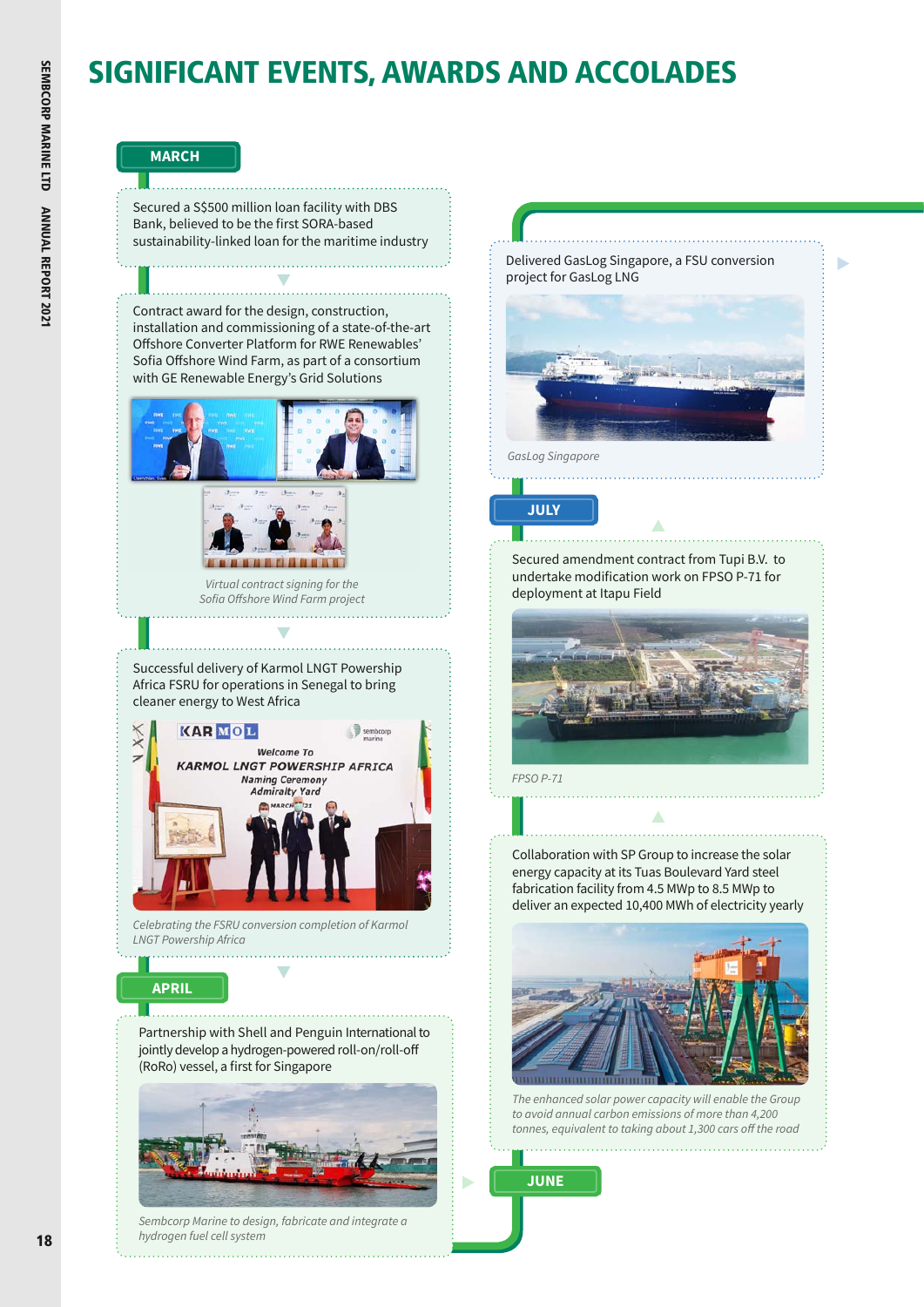Completed three wellhead and riser topsides and bridges for TotalEnergies EP Denmark



*Sailaway of modules and bridges for the Tyra East Field*

## **AUGUST**

Sailaway of the Offshore Substation and Reactive Compensation Station for installation, hookup and commissioning at Ørsted's Hornsea 2 Offshore Wind Farm



*Hornsea 2 Offshore Wind Farm substations* 

## **SEPTEMBER**

Awarded front-end engineering design work for Dorado FPSO Project



*Dorado FPSO Project*

Strike Steel Ceremony for RWE Renewables' Sofia Offshore Wind Farm Offshore Converter Platform construction at P.T. SMOE Indonesia



*First steel for the Sofia Offshore Wind Farm Project*  Completion of the load-out and tandem lift of the Vito RPF mega-topside structure – both notable firsts for Sembcorp Marine's newbuild track record



*Tandem lift of the Vito RPF mega-topside structure for integration with the FPU hull by a pair of cranes, with combined 30,000-tonne lifting capacity and 100m hook height, at Sembcorp Marine Tuas Boulevard Yard*

# **NOVEMBER**

Project sailaways in October and November 2021:

- Four in a series of 15 wind turbine jacket foundations fabricated for Jan De Nul's Formosa 2 Offshore Wind Farm
- Two wellhead platforms and bridges fabricated for North Oil Company's Gallaf Batch 2 Project sailed off to the Al-Shaheen Field for offshore works

# **OCTOBER**

Memorandum of Understanding with Big Data Exchange and National University of Singapore's Faculty of Engineering to explore the feasibility of developing groundbreaking sustainable ocean data centres

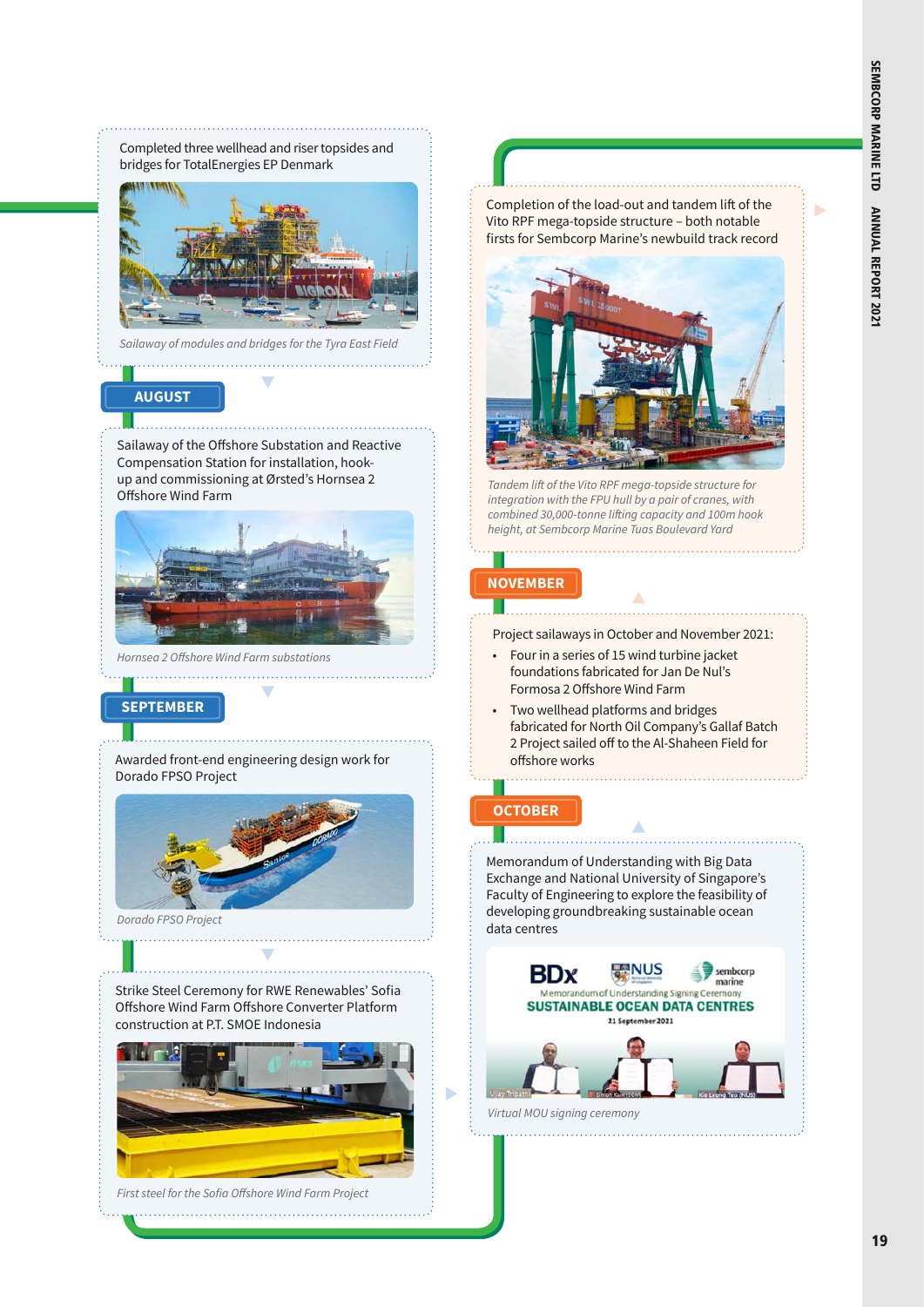# SIGNIFICANT EVENTS, AWARDS AND ACCOLADES